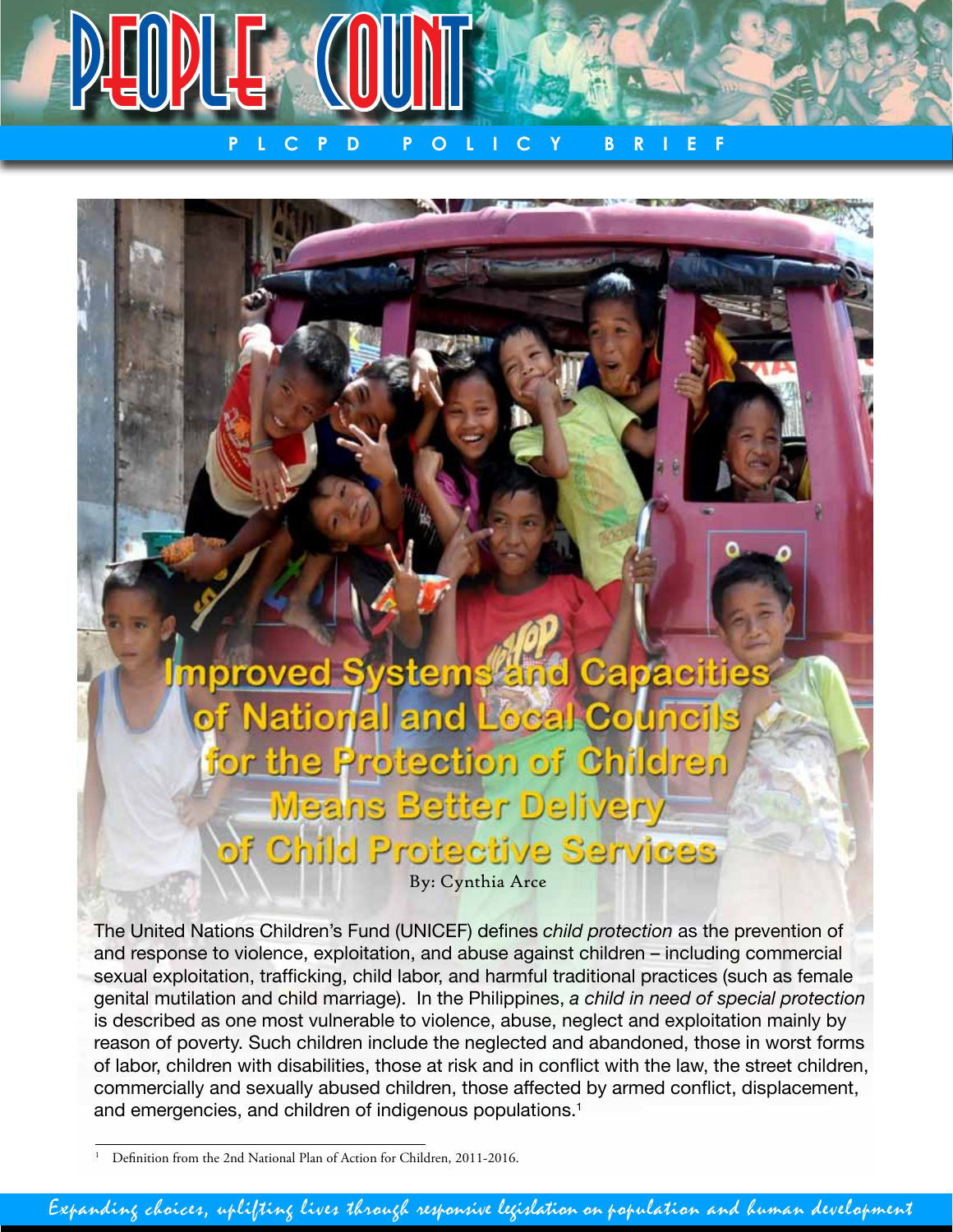Over the years, the Philippines has seen a number of laws passed and enacted concerning the welfare and protection of children. The trend has been particularly remarkable in the period following the country's ratification of the UN Convention on the Rights of the Child in 1990. Without reference to numbers and statistics, it may be easy therefore to resolve that Filipino children are already well placed within the best legal environment that would eventually put an end to child abuse and exploitation. But could this actually be the case? Would it be conclusive to say that the children described above have already seen the end of their plight as vulnerable, abused, and exploited?

In the Mid-Term Report of the 2nd National Plan of Action for Children (NPAC) released in 2015 $2$ , the data are proving otherwise. Even with significant milestones achieved in education and health targets for children, child protection remains to lag behind. Child poverty incidence has not improved. About 2 million Filipino children are still working in hazardous working conditions. Worse, the

magnitude and number of children victims of neglect, violence, abuse, and exploitation remain to be ascertained given the difficulties of obtaining sensitive and elusive data.

A quick account as to the disconnect between the profusion of laws and the continuing incidence of child abuse may point to the "symptom-specific" approach long used towards addressing child protection. This means that the analytical lens used to understand

and address child protection issues was based on a reactive perspective, so that executive or legislative action were rather "stand-alone" responses corresponding to a specific child protection issue. The presence of several mandated interagency councils to coordinate and oversee the implementation of the various laws – despite the overlap of functions – is one consequence of this. The 3rd Comprehensive Program on Child Protection<sup>3</sup> also explains that the country has

| <b>Categories of CNSP and Estimates<sup>4</sup></b>                   |                              |
|-----------------------------------------------------------------------|------------------------------|
| Children without parental care and at risk<br>of losing parental care | 4-6 million                  |
| Working children                                                      | 5.5 million                  |
| Trafficked children                                                   | No data                      |
| <b>Prostituted children</b>                                           | 60,000 to 100,000            |
| Children in pornography                                               | No data                      |
| Child victims of violence, physical, and sexual<br>abuse              | 8,000                        |
| Children living or working on the streets                             | 246,000                      |
| Children and young people in drugs and<br>substance abuse             | 3.4 million                  |
| Children in conflict with the law                                     | 18,277<br>(2006 to 2011)     |
| Children in situations of emergency<br>Armed conflict                 | 50,000 displaced<br>Annually |
| <b>Natural disasters</b>                                              | 190,000 annually             |
| <b>Children with disabilities</b>                                     | 192,000                      |
| Unregistered children                                                 | 2.6 million                  |
| Children belonging to minorities and indigenous<br>peoples            | 5-7 million                  |

<sup>2</sup> The Mid-Term Report was prepared and published by the Council for the Welfare of Children, being the lead coordinating agency for the Philippine National Strategic Framework for Plan Development for Children or Child 21.

Data taken from the 3rd CPCP.

<sup>3</sup> The 3rd CPCP (2012-2016) was prepared and published by the Committee for the Special Protection of Children, an interagency body created by RA 7610. The CSPC is chaired by the Department of Justice, with Secretariat support provided by the Council for the Welfare of Children.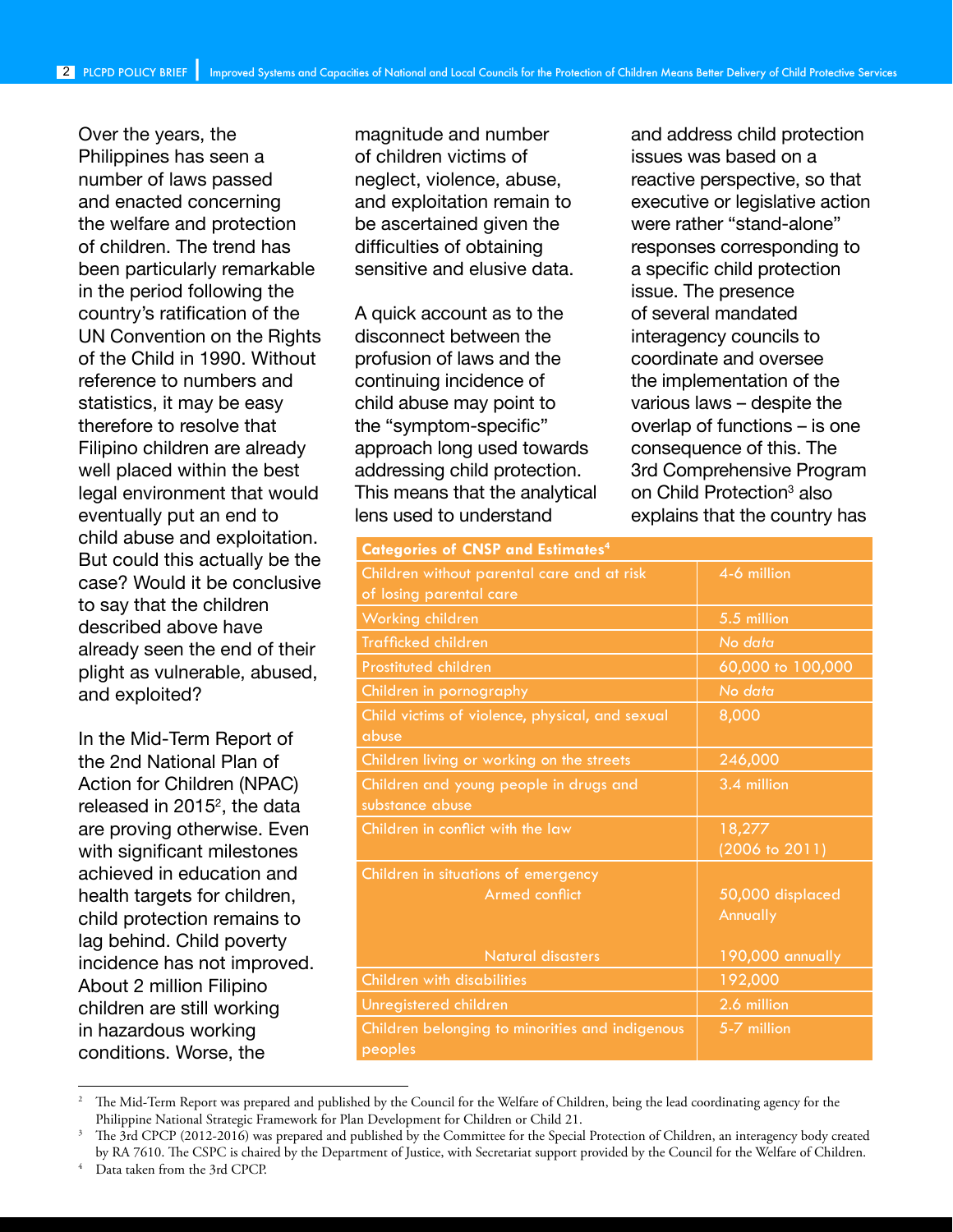failed to provide a protective and caring environment for children, an approach anchored on the recognition that child protection is diverse, evolving, and interconnected and that it is the dynamic interplay of individuals, systems, and society that both shapes and addresses the root causes of child abuse, violence, and neglect. To build a protective and caring environment therefore means placing child protection within a systembased framework and providing solutions that go beyond the issues' respective silos and wider towards a more cohesive response that encompasses the micro, meso and macro levels of society.

Presently, there are initiatives by interagency councils towards strategically integrating their work through joint programming. These expost facto convergence measures, however, are at most stop-gap solutions to repetitive roles and functions performed within a multiplicity of structures and systems. Without revisiting – and perhaps amending the laws that created these systems and structures, the inefficiencies are likely to continue, and the need for longer-lasting solutions will remain.



Governance on child protection in the Philippines: What recent literature say

This Policy Brief is based on literature from the 2nd NPAC Mid- Term Review, the 3rd CPCP, and a 2016 study jointly conducted by the Philippine Legislators' Committee on Population and Development (PLCPD) and UNICEF. The latter, in particular, focused on five child protection laws – examining how these laws are implemented (or "localized") at the city or municipal level and how coordination and

oversight are done from the national level down to local government units.<sup>5</sup> The laws covered by the study were: Special Protection of Children Against Child Abuse, Exploitation and Discrimination Act (RA 7610), Anti-Violence Against Women and Children Act (RA 9262), Anti-Trafficking in Persons Act (RA 9208) and the Expanded Anti-Trafficking in Persons Act (RA 10364), Anti-Child Pornography Act (RA 9775), and Juvenile Justice and Welfare Act (RA 9344) and an Act strengthening the Juvenile Justice System in the Philippines (RA 10630).



Participating LGUs in the Study include: Zamboanga City, Quezon City, and the Municipalities of Bobon in Northern Samar and Aroroy in Masbate.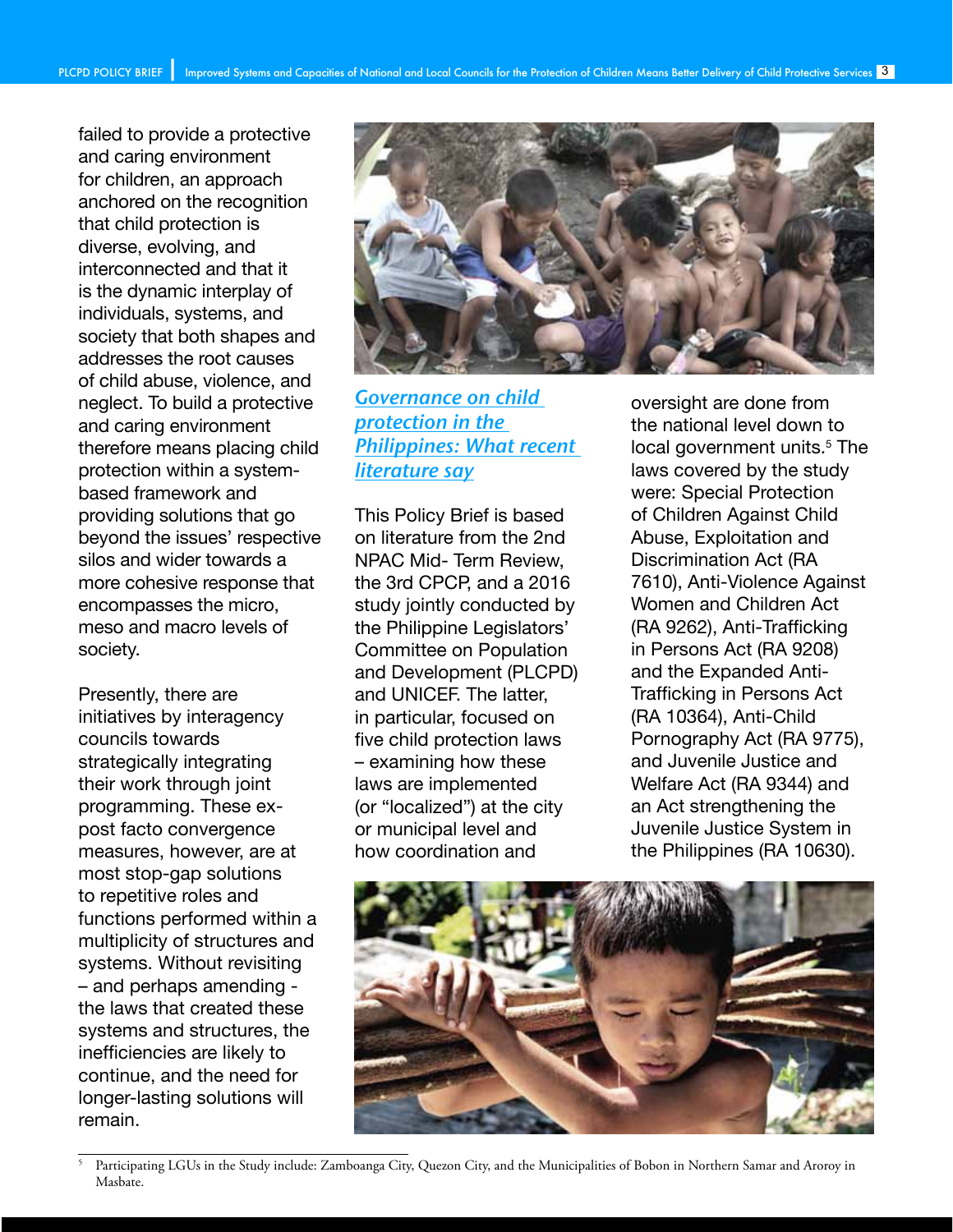*The Special Protection of Children Against Abuse, Exploitation and Discrimination Act (RA 7610)* signed in 1992, is a comprehensive and encompassing legislative measure providing for stronger deterrence and special protection measures for children – from all forms of abuse, neglect, cruelty, exploitation, and discrimination and other conditions prejudicial to their development. It also puts special attention to children in especially difficult circumstances, those in armed conflict, and those belonging to indigenous cultural communities. It defines the sanctions and penalties applied to child abuse, prostitution, trafficking, and employment of children.

*The Anti-Trafficking in Persons Act (RA 9208),* enacted in 2003, and *The Expanded Anti-Trafficking in Persons Act (RA 10364)*  enacted in 2012, provides for policies and procedures for a comprehensive approach to eliminating trafficking in persons (TIP). The law also specifies the penalties for the commission of TIP, provides for legal protection for victims of TIP, and ensures the provision of services for the recovery and reintegration of said victims. The expanded law makes clear what are considered acts of trafficking, attempted trafficking and qualified trafficking, incorporating the provisions on child trafficking under RA 7610.

*The Juvenile Justice and Welfare Act (RA 9344), enacted in 2006, and An Act Strengthening the Juvenile Justice System in the Philippines (RA 10630)* signed into law in 2012, address the issue of juvenile justice and welfare, covering different stages that involve children at risk (CAR) and children in conflict with the law (CICL) from prevention to rehabilitation and reintegration. The law mandates the establishment of structures and programs that will help create a protective environment for children so that they will not commit crimes or be victims of crimes. The amended law

1) strengthened community-based and centerbased interventions through the establishment of *Bahay Pag-Asa* for children below the age

of minimum criminal responsibility, 2) provided for intensive intervention for children who have committed serious crimes and also for repeat offenders, 3) mandated the creation of the Regional Juvenile Justice and Welfare Councils to oversee local and regional implementation of the law, 4) provided for extension of assistance to victims of crimes committed by children and a maximum penalty for those who exploit children for the commission of criminal offenses, and also 5) mandated the establishment and institutionalization of a Referral System and Centralized Juvenile Justice and Welfare Information Management System.

#### *The Anti-Child Pornography Act (RA 9775),*

enacted in 2009, guarantees the protection of every child from all forms of exploitation and abuse, including, but not limited to, the use of a child in pornographic performances and materials and the inducement or coercion of a child to engage or be involved in pornography through whatever means.

The law, in particular, defines child pornography as any representation, be it visual, audio or written form or combination thereof, by electronic, mechanical, digital, optical, magnetic and other means, of a child engaged in real or simulated explicit sexual activities. Any person who produces, distributes, publishes or commits other related acts will face stiff penalties with fines, prison terms, including the maximum penalty of imprisonment.

*The Anti-Violence Against Women and Their Children Act (RA 9262),* signed in to law in 2004, is a landmark legislation that penalizes physical, sexual, economic, and psychological abuse and violence, committed against a woman or her child by any person, in the context of an ongoing or past intimate relationship. It also provides for various reliefs and remedies for the prevention or discontinuation of violence and the rehabilitation of both victim-survivors and perpetrators.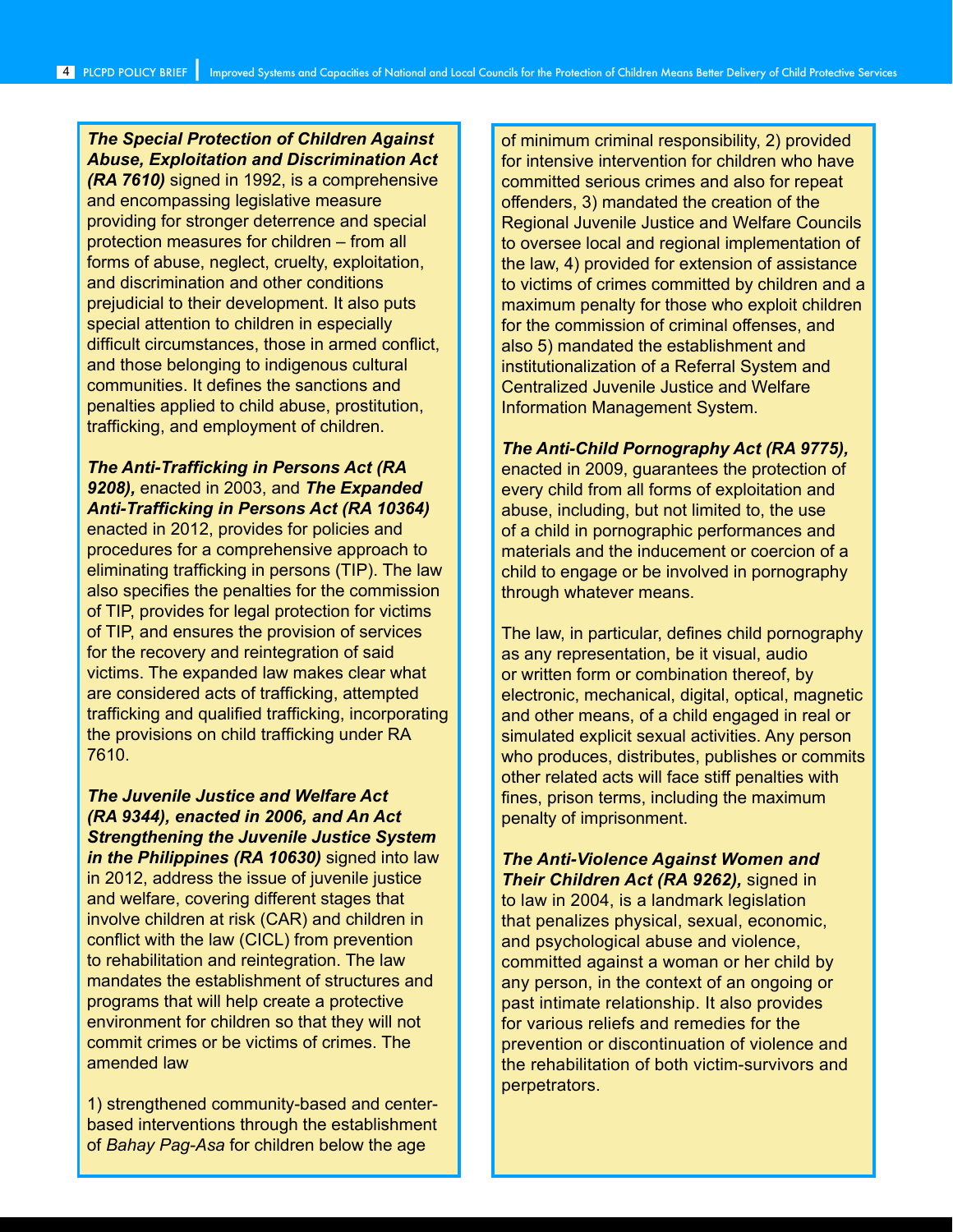It is also useful to refer, in particular, to the 3rd CPCP's model of Child Protection System in discussing and framing recent studies on child protection. The model is premised on the multidimensional nature of child protection and therefore on the cohesive functioning of various elements that make up a caring and protective environment for children.

Briefly, the elements of the framework are:

• *Actors and contexts* – pertains to the key actors and contexts for action namely the child, the family, community, city or municipality, province, the nation, and the global context. This means that the situation of every child is a product of the

interplay of the actors within varying contexts, and not just a situation he/she and/or his/her family may have caused.

- *Structures and functions*  – organizational mechanisms, whether formal (such as government or NGOs) or informal (people's organizations), at various levels that function for the protection of children.
- *Capacities and resources*  – includes human resources, financial resources, and physical resources (such as infrastructure)
- *Continuum of care* - pertains to levels or tiers of intervention and protection measures (prevention, rescue, recovery, reintegration); essentially the content

and "substantive element" of the intervention

- *Process of care* the system and protocols for delivering the intervention (for example processes for reporting, referral, investigation, assessment, treatment, and follow-up; if cases are filed before the courts, this will include appropriate disposition of cases)
- *Data, knowledge management, and quality standards* – pertains to an accountability mechanism through data retrieval, research, knowledge generation and sharing, and standards of quality in providing care and protective services

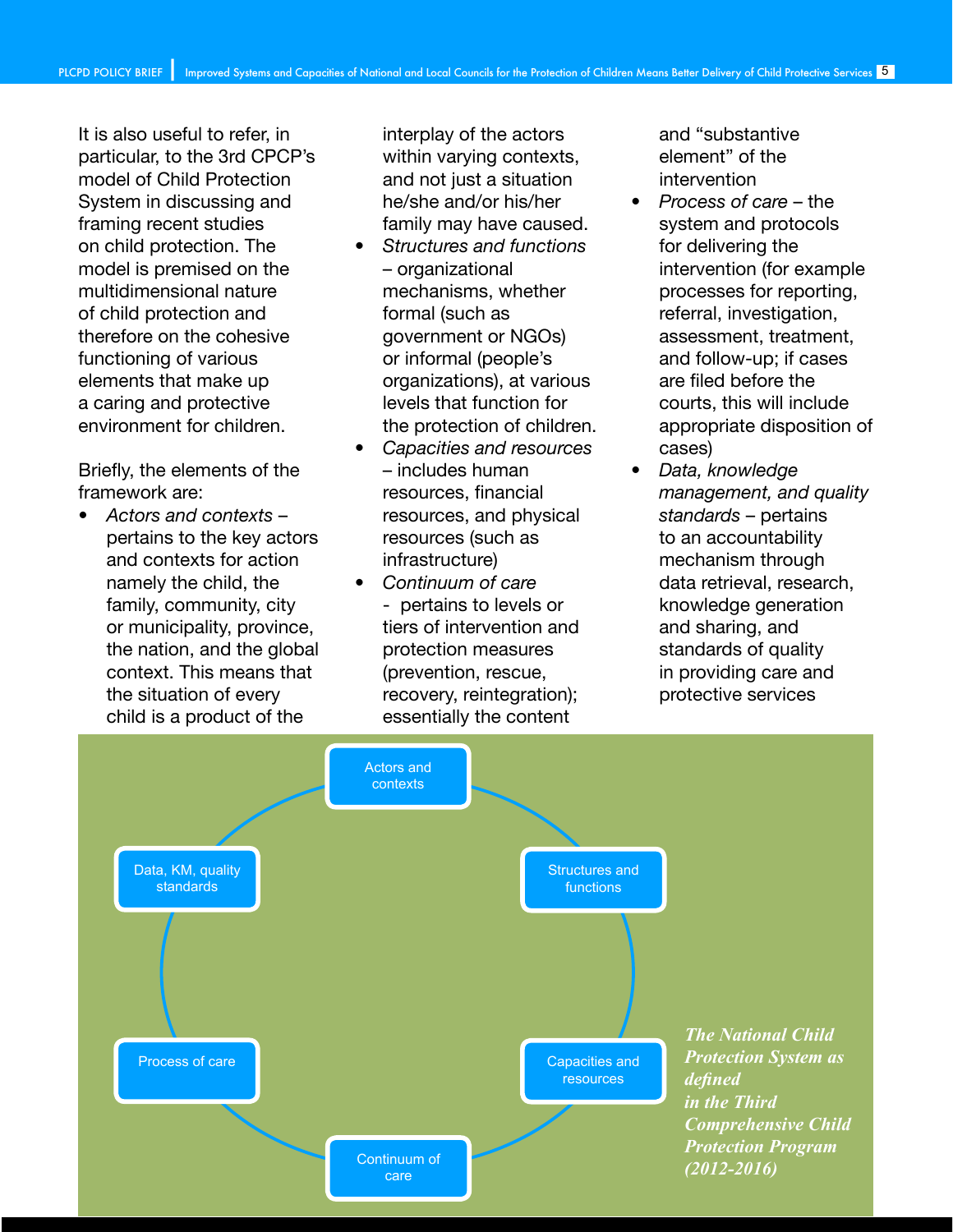

Below are some of the salient themes, gaps, and challenges that characterize national and local governance on child protection in the Philippines.

*Within the Child Protection System framework, the most pronounced gaps are in 'Structures and Functions' and 'Capacities and Resources.'*

The real locus of governance in child protection is the local government unit. It serves as the frontline on which the primary and most important layer of preventive action and intervention happens. However, the complex range of national laws, their translation into local policies and plans, and the delivery of devolved social services, overall, present much challenge

to the human resource capacities of LGUs for them to deliver cohesively and effectively.

The sheer number of child rights/child protection inter-agencies comprised more or less of the same departments and personnel at the national level and which need to be mirrored at the local level as "local interagency committees" saturates the LGUs on two fronts: in terms of operationalizing the structures and making them functional, and in terms of sustaining the availability of human resources. For the latter, it is a case of LGU personnel delivering not just child protective services but also their other mandated functions (e.g., the City or Municipal Social Welfare Development Officer (C/ MSWDO) is also in charge of the CCT program, gender and development programs, relief operations, etc.).

For the former, it is a case of the LGU "performing" simultaneously the various roles that come along with the structures: it is, all in all, planner and policy-maker, implementer and enforcer, resource mobilizer, and selfmonitor. Moreover, the roles and responsibilities duplicate across the local structures established as counterpart to the national structures. For example, the Municipal Council for the Protection of Children (MCPC), the Municipal Interagency Council Against Trafficking and VAWC (MIACAT-VAWC), and the Municipal Interagency Council Against Child Pornography (MIACACP) are different structures altogether – the latter two corresponding to the Anti-Trafficking in Persons Law and the Anti-Child Pornography Law. However, the human resources and the roles and responsibilities across these structures are almost the same, with only the thematic focus setting each structure apart.

The situation at the regional level is as complex given the number of regional councils operating to support individual laws. Out of the five laws studied by PLCPD and UNICEF, four laws<sup>6</sup> have or require about 16 to 17 regional sub-committees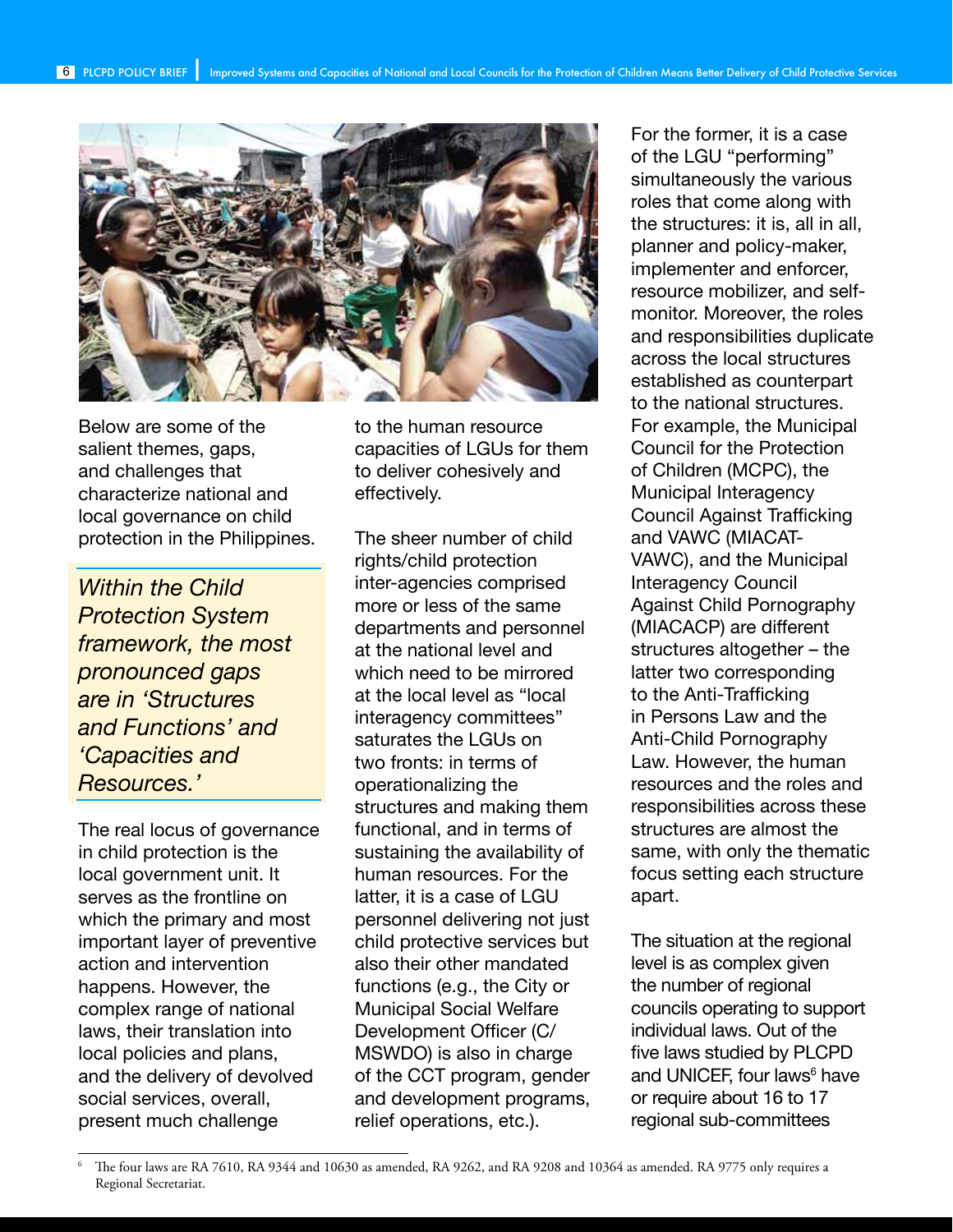Article 87 of Presidential Decree (PD) 603 or the Child and Youth Welfare Code provides for the creation of a Local Council for the Protection of Children (LCPC) in every barangay. DILG Memorandum Circular 2002-121 (Revised Guidelines on the Organization and Strengthening of the LCPC Incorporating Thereat Early Childhood Care and Development Coordinating Committees at the Provincial, City, Municipality, and Barangay Levels) provides for the creation of the LCPCs at all levels of the LGU and provides for the specific membership and functions for each level.

The table below shows the LCPC membership and functions at the City or Municipal level:

Chair: City/Municipal Mayor Co-chair: Any of the members, designated by the Mayor Members: C/M Council Member (Chair, Committee on Women and Family) DILG C/M Filed Officer Division Superintendent/District Supervisor of DepEd Local Labor and Employment Officer C/M Planning and Development Officer C/M Budget Officer C/M Health Officer C/M Social Welfare and Development Officer C/M Nutrition Officer C/M PNP Director C/M Treasurer C/M LIGA ng mga Barangay President Parent-Teachers Association (PTA) President Child Representative At least three (3) representatives of NGOs, two (2) of whom are appointed by the Committee handling Early Childhood Care and Development (ECCD) Programs and one (1) from the trade/ labor union sector

Functions:

- o Formulate plans, programs, and policies for children that are ender-fair, culturally relevant and responsive to the needs of diverse groups of children from 0 to 18 years of age
- o Prepare Annual Work and Financial Plan for children and recommend appropriations to the Council
- o Provide coordinative linkages with other agencies and institutions in the planning, monitoring and evaluation of plans for children
- o Provide technical assistance and recommend financial support to the Barangay Council for the Protection of Children
- o Establish and maintain database on children in the city/municipality
- o Foster education of every child
- o Advocate for the establishment and maintenance of playgrounds, day care centers, and other facilities necessary for child and youth development
- o Recommend local legislations promoting child survival, protection, participation and development, especially on the quality of television shows, media prints and coverage, which are detrimental to children¸ and with appropriate funding support
- o Assist children in need of special protection and refer cases filed against child abusers to proper agencies/ institutions
- o Conduct capability building programs to enhance knowledge and skills in handling children's program
- o Document barangay best practices on children
- o Monitor and evaluate the implementation of the program and submit quarterly status reports to the Provincial Council for the Protection of Children
- o Perform such other functions as provided for in the ECCD and other child related laws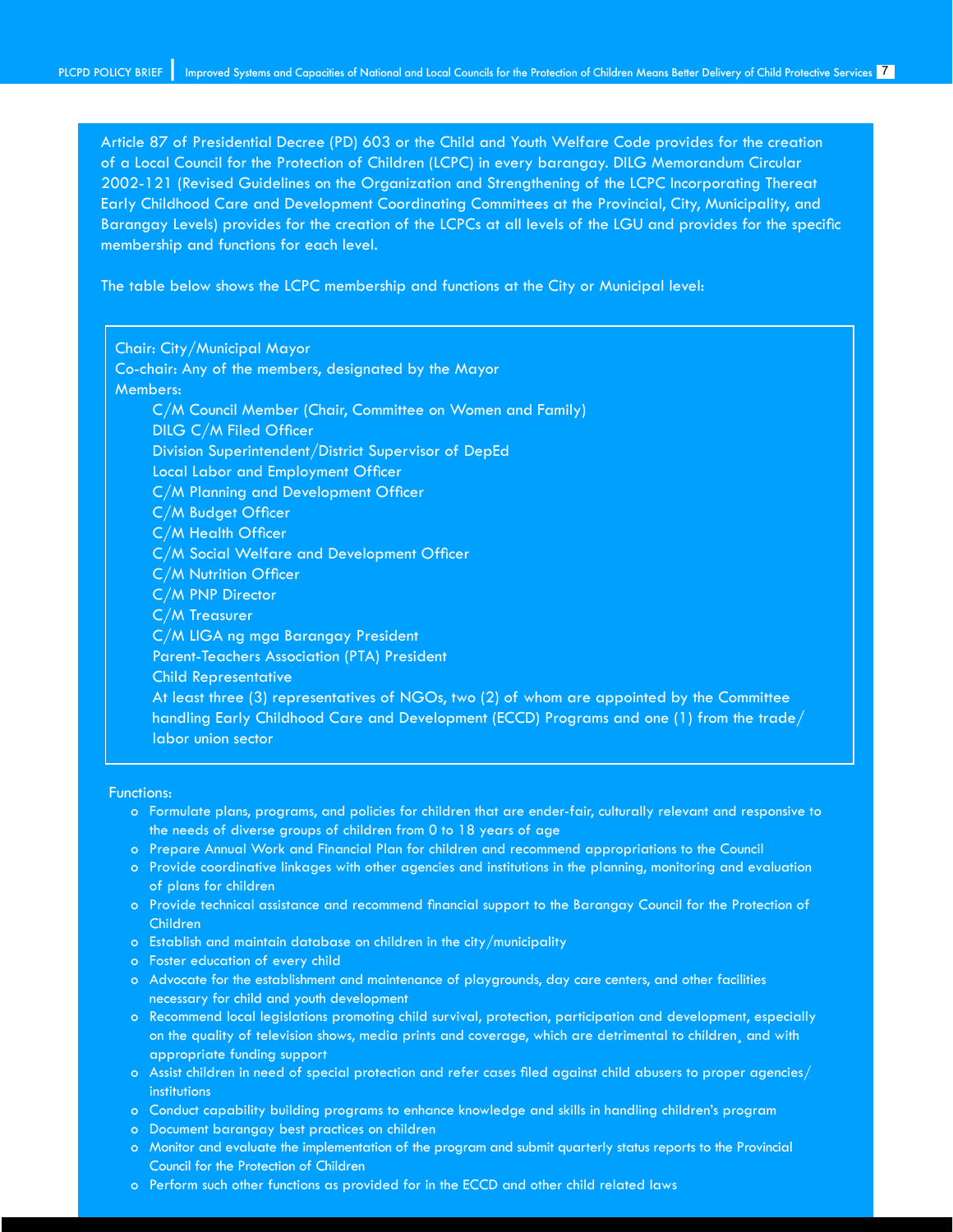| <b>Child Protection Laws*</b>                                                                                                                                                                                                                                                                 |                                                                                                                                                                                                                                                                                                                                                                                                                                                                                                                                                                                                                                                                                                                                                                                                                                                                                                                                                                                                                                                                                                                                                                                                                                                                                                                                                                                                                                                                                                                                                                                                                                    |                                                                                                                                                                                                                                                                                                                                                                                                                                                                                                                                                                                                                                                                                                                                                                                                                                                                                                                                                                                                                                                                                                                                                                                                        |                                                                                                                                                                                                                                                                                                                                                                                                                                                                                                                                                                                                                                                                                                                                                                                                                                                                                                                                                                                                                                                                                                                                                                                                                                                                                                                                                                                                                                           |  |
|-----------------------------------------------------------------------------------------------------------------------------------------------------------------------------------------------------------------------------------------------------------------------------------------------|------------------------------------------------------------------------------------------------------------------------------------------------------------------------------------------------------------------------------------------------------------------------------------------------------------------------------------------------------------------------------------------------------------------------------------------------------------------------------------------------------------------------------------------------------------------------------------------------------------------------------------------------------------------------------------------------------------------------------------------------------------------------------------------------------------------------------------------------------------------------------------------------------------------------------------------------------------------------------------------------------------------------------------------------------------------------------------------------------------------------------------------------------------------------------------------------------------------------------------------------------------------------------------------------------------------------------------------------------------------------------------------------------------------------------------------------------------------------------------------------------------------------------------------------------------------------------------------------------------------------------------|--------------------------------------------------------------------------------------------------------------------------------------------------------------------------------------------------------------------------------------------------------------------------------------------------------------------------------------------------------------------------------------------------------------------------------------------------------------------------------------------------------------------------------------------------------------------------------------------------------------------------------------------------------------------------------------------------------------------------------------------------------------------------------------------------------------------------------------------------------------------------------------------------------------------------------------------------------------------------------------------------------------------------------------------------------------------------------------------------------------------------------------------------------------------------------------------------------|-------------------------------------------------------------------------------------------------------------------------------------------------------------------------------------------------------------------------------------------------------------------------------------------------------------------------------------------------------------------------------------------------------------------------------------------------------------------------------------------------------------------------------------------------------------------------------------------------------------------------------------------------------------------------------------------------------------------------------------------------------------------------------------------------------------------------------------------------------------------------------------------------------------------------------------------------------------------------------------------------------------------------------------------------------------------------------------------------------------------------------------------------------------------------------------------------------------------------------------------------------------------------------------------------------------------------------------------------------------------------------------------------------------------------------------------|--|
| <b>Anti-Trafficking in Persons</b>                                                                                                                                                                                                                                                            | <b>Anti-Violence Against</b><br><b>Women and Their Children</b>                                                                                                                                                                                                                                                                                                                                                                                                                                                                                                                                                                                                                                                                                                                                                                                                                                                                                                                                                                                                                                                                                                                                                                                                                                                                                                                                                                                                                                                                                                                                                                    | <b>Anti-Child Pornography</b>                                                                                                                                                                                                                                                                                                                                                                                                                                                                                                                                                                                                                                                                                                                                                                                                                                                                                                                                                                                                                                                                                                                                                                          | <b>Juvenile Justice and Welfare</b>                                                                                                                                                                                                                                                                                                                                                                                                                                                                                                                                                                                                                                                                                                                                                                                                                                                                                                                                                                                                                                                                                                                                                                                                                                                                                                                                                                                                       |  |
| <b>Establish the Local Council</b><br><b>Against Trafficking and</b><br>Violence Against Women and<br>Children (LCAT-VAWC) - to<br>serve as a policy and program<br>coordinating and monitoring<br>body (including the preparation<br>and submission of annual<br>reports) at the local level | Undertake massive education<br>and information on the ACT<br>and other laws<br>Provide the victim-survivors<br>$\bullet$<br>temporary shelters,<br>counseling, psychosocial<br>services, recovery and<br>rehabilitation programs<br>Ensure the sustained<br>education and training of<br>their officials and personnel<br>on the prevention of VAC,<br>including gender sensitivity<br>seminars for service<br>providers (police, barangay<br>officials, health personnel,<br>social worker)<br>In coordination with PNP<br>$\bullet$<br>and other related agencies,<br>establish education and<br>training program for police<br>officers and barangay<br>officials to enable them to<br>properly handle cases<br>Develop and provide relevant<br>$\bullet$<br>community-based services<br>for the rescue, recovery/<br>rehabilitation and after-care<br>services of victim-survivors<br>Strengthen coordination<br>with the DSWD Regional<br>Offices, LGUs, NGOs for the<br>continuous conduct of VAWC<br>trainings to service providers<br>Provision of sustained<br>programs and projects to<br>ensure the protection and<br>effective services for the<br>rehabilitation and integration<br>of VAWC victim-survivors<br>• Monitor and document cases<br>of victim-survivors of VAWC<br>for purposes of data-banking<br>Enact ordinances aimed at<br>providing protection and<br>support to victim-survivors of<br><b>VAWC</b><br>Strengthen, reactivate, and<br>$\bullet$<br>mobilize existing committees/<br>councils and similar bodies<br>at the provincial, city,<br>municipality, and barangay<br>levels to prevent VAWC | • Monitor and regulate the<br>establishment and operation<br>of internet cafés and kiosks<br>ir similar establishments in<br>order to prevent violations of<br>the provisions of the law<br>• C/M Social Welfare and<br>Development Office to<br>monitor and document cases,<br>including a regular submission<br>of the reports in support<br>of establishing a national<br>database<br>• Conduct information and<br>education campaigns<br><b>Establish and support</b><br>community based initiatives<br>Basic social services for<br>$\bullet$<br>the prevention, rescue,<br>recovery, rehabilitation and<br>reintegration/after-care<br>support<br>• Enact and implement<br>ordinances and issuances<br>• Coordinate with IACACP and<br>DILG to ensure uniformity<br>and consistency between<br>local ordinances and the IRR<br>• Participation of Sangguniang<br>Kabataan and allocation of<br>funds from SK<br>• Strengthen, activate and<br>mobilize existing child-<br>focused committees, councils,<br>and LGUS at th all levels to<br>prevent and suppress child<br>pornography cases<br>• Assist in the filing of<br>cases through the WCPD-<br>LGU to the WCPD PNP<br><b>Headquarters</b> | • Develop and implement<br>Comprehensive Local Juvenile<br>Intervention Program (CLJP)<br>and set aside budget for its<br>implementation<br>• Conduct annual CLJIP review<br>together with LCPC<br>Ensure that no child is<br>detained or admitted in<br>provincial jails<br>• Establish/strengthen LCPCs<br>Ensure 1% of IRA of<br>cities, municipalities, and<br>barangays for LCPC<br>• Pay a portion of the expense<br>for the care and maintenance<br>of the child in conflict with the<br>law (CICL)<br>• Institute community-based<br>programs for children at risk<br>(CAR) and CICL<br>• Appoint a local social<br>welfare and development<br>officer (LSWDO)<br>• Inventory and mapping of<br>local resources for CICL<br>• Establish youth homes for CICL<br>Functions of the LCPC<br>• Coordinate and assist the LGU<br>for the adoption of the CLJIP<br>• Assist Barangay Captain<br>in conducting diversion<br>proceedings for CAR and<br>CICL cases<br>Assist LSDWO in the<br>development of appropriate<br>diversion programs<br>Develop a database for cases<br>$\bullet$<br>• Advocate and recommend<br>local legislations<br>Review existing policies of<br>units providing services to<br><b>CICL</b><br>BCPC to take custody of the<br>CICL if the child is below 15<br>years old and parents cannot<br>be located<br>BCPC to be present in the<br>initial investigation of the<br>CICL in the absence of<br>parents |  |

# **Roles of LGUs as Provided for in the Implementing Rules and Regulations (IRR) of the following**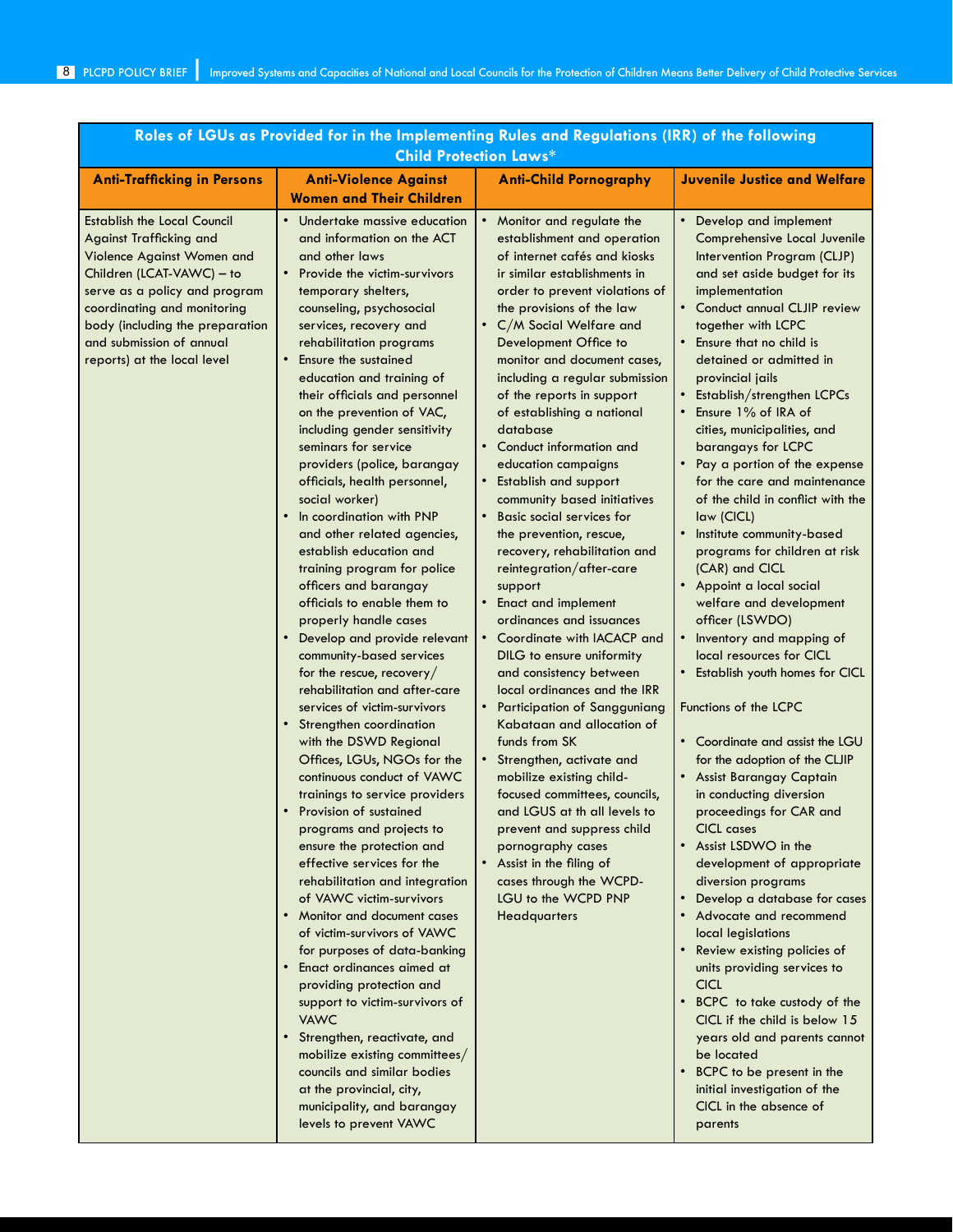or interagency committees, totaling to at least 64 regional bodies comprised more or less of the same national government agencies. This has resulted to coordination bottlenecks, duplication of functions, and fragmented and reactive interventions – all trickling down to the local level where LGUs, especially those lacking in resources and capacities, end up organizing counterpart local bodies (such as the Local Council for the Protection of Children or LCPC) that remain rather non-functioning or not fully functional.<sup>7</sup>

Local competencies and capacities, meanwhile, also need to be improved, as these ultimately drive the functionality of the structures. The 2nd NPAC Mid-Term Report mentions the importance of capacitating the pillars of justice such as law enforcers and prosecutors beyond individual capacity development and moving towards strengthening social welfare and legal and judicial systems for more cohesive and integrated service provision in child protection. The 3rd CPCP and the PLCPD-UNICEF Study, on the other hand, underscore the local governance such as rights-based approach to planning and programming for children, results-based



management, knowledge management, systems building approach to child protection and the protective and caring environment framework, strategic information-educationcommunication, among others. This need was particularly highlighted in the PLCPD-UNICEF Study, which revealed that poor/rural LGUs, having lower financial resources and personnel with lower individual capacities, are also likely to have lower awareness of the laws, lower core competencies, and therefore lesser differentiation of roles and functions within the LGU (consequently, there is a higher concentration or congestion of tasks within a single position, such as the MSWDO).

With regard to financial resources, the allocation of 1% of internal revenue allotment<sup>8</sup> as budget source for the local councils for the protection of children

(from the province down to the barangay level) needs to be reviewed considering access, augmentation, prioritization, and utilization by the LGUs. Along with human resource capacities, the availability and sustainability of financial resources provides the latitude needed for LGUs to provide the appropriate, if not innovative, and timely child protection interventions, hence redounding well on the functionality of such local bodies.

The NPAC mid-term report has also pointed out the need for results-based budgeting, the rational distribution of the IRA, cost-sharing and the need to tap non-traditional sources of funds.

At the national level, budget allocation by government agencies delivering on their priority thrusts as members of interagency

<sup>7</sup> This is also the same finding generated by the National Baseline Study on Violence Against Children (Interim Results) of the Council for the Welfare of Children, conducted in 2015-2016.

<sup>8</sup> DILG MC 2012-120 provides guidance on the use of 1% IRA of LGUs as budget for the local councils for the protection of children, as mandated by RA 9344.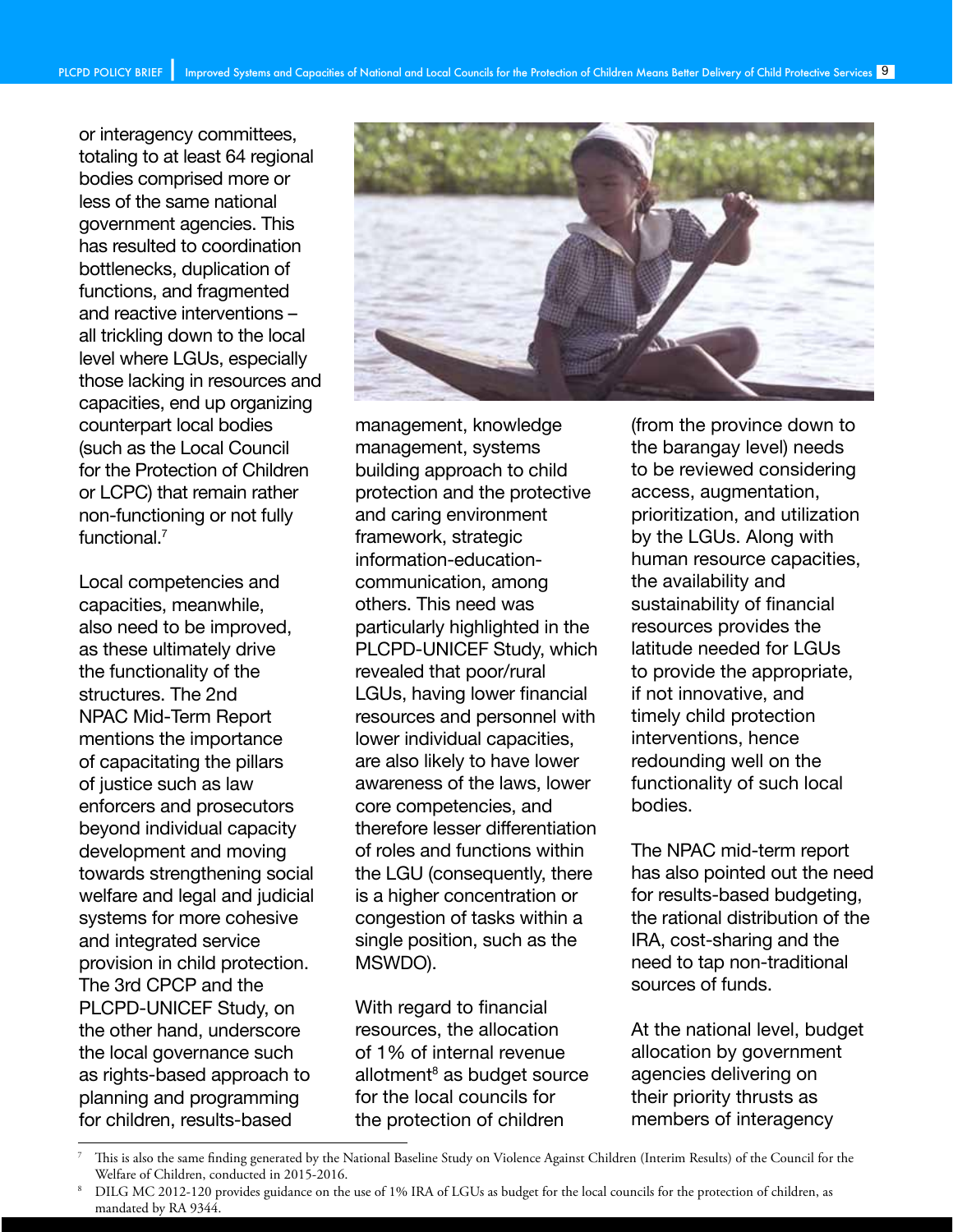

*This flowchart demonstrates how the localization of five different laws on Child Protection funnels down to the Municipal or City Government, and down to the 'barangays.'*

*The actual structure may turn out to be much more complex if other laws and local structures – even those not related to child protection - are added.*

*Moving up to the national level, the flowchart also reveals that there is currently no focal-oversight agency to act as lead coordinating body for the strategic programming and results-monitoring of these laws.*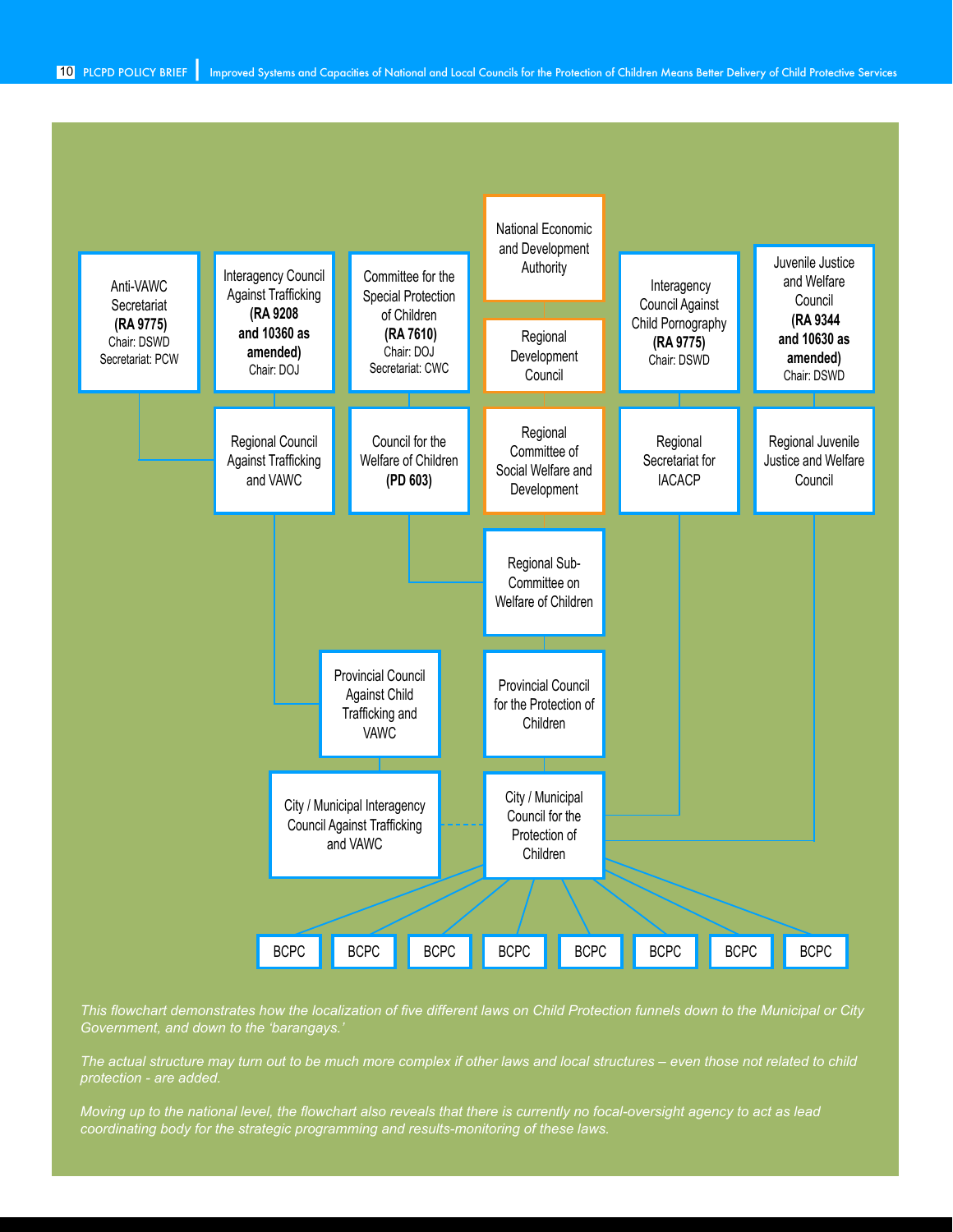councils remains a constant challenge. Most member-agencies do not have specific budget lines within their agencies to fund their programmatic commitments and activities under the interagency councils. Conversely, member-agencies could not immediately and/or directly attribute particular investments or spending to their inter-agency commitments because budget lines are usually clustered according to sectors (e.g., health and nutrition, education, etc.).

*There is a trend towards coherence in the implementation of programs, processes, and protocols for providing care and protective services within agencies – and across, through the Convergence initiative of inter-agencies; but this needs to gain momentum and expand across all elements of the child protection system*

While the different child protection laws and varying mandates of interagency



councils have brought about multi-way coordination bottlenecks and even turfing in the delivery of services, recent efforts by agencies to address these issues are now slowly gaining traction. For instance, service providers are now guided by the "Protocol for Case Management of Child Victims of Abuse, Neglect, and Exploitation" prepared by the Committee for the Special Protection of Children. The protocol is premised on the importance of a multi-disciplinary approach towards efficient and effective case handling and management.

Strategies and interventions as reviewed in the PLCPD-UNICEF study also show that a continuum of care is present in all levels of protective services for children – ranging from tertiary care (prevention, protection) to secondary

and primary care (rescue, recovery, rehabilitation, and reintegration).

Meanwhile, the multidisciplinary approach is also being used in the conduct of capacity building activities for service providers, in particular by the SCPC and the Juvenile Justice and Welfare Council. This achieves not just cohesion in the delivery of services per se, but also results to a higher level of efficiency in service provision that is rooted in a deeper understanding of one's roles and functions in relation to that of other service providers.

There is also an ongoing convergence initiative being undertaken by some inter-agency councils. The Convergence of Councils and Committees for Children (4Cs)9 is an interagency cooperation and joint

<sup>9</sup> A Memorandum of Agreement signed in 2015 formalized the 4Cs Strategy, with the following signatory agencies/inter-agencies: Council for the Welfare of Children, Juvenile Justice and Welfare Council, Interagency Council Against Trafficking, Interagency Council Against Child Pornography, the National Council on Children's Television, the National Council on Disability Affairs, and the Early Childhood Care and Development Council. As of this Policy Brief's writing, the set of Implementing Rules and Regulations to effect the cooperation agreement is still being finalized by a working committee composed of the Chairs and Co-chairs of the signatory agencies/inter-agencies.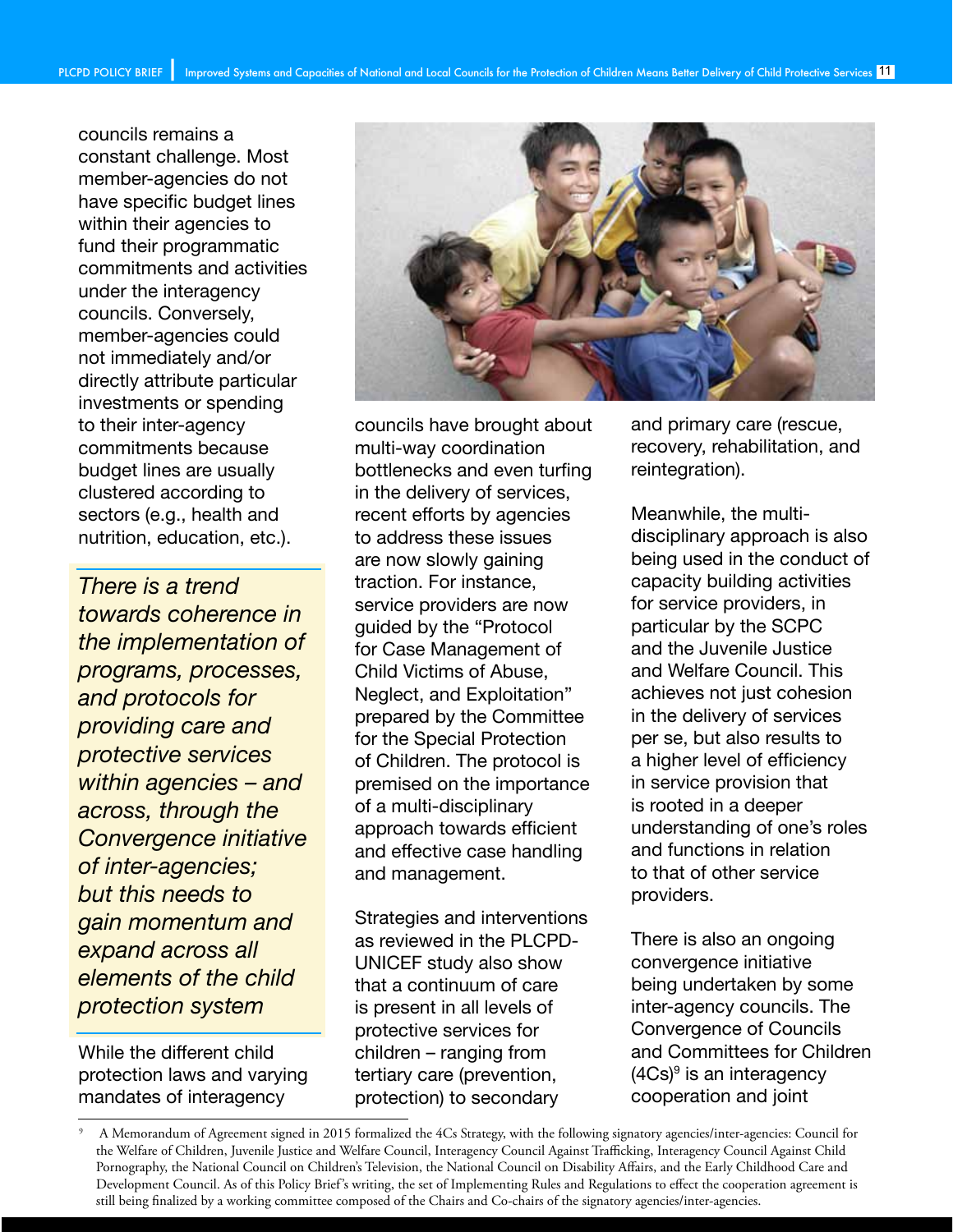

programming strategy to achieve harmonization in the following areas: systematic planning and program development, policy development and legislative agenda building, research and integrated information management system, monitoring and evaluation, advocacy, communication and resource mobilization, and capacity building.

These ongoing convergence initiatives, though telling of the need to address ex-post facto the symptom-specific approach that has pervaded past frameworks on child protection, also present new knowledge generation opportunities around which succeeding strategic plans (such as the 3rd NPAC, the 4th CPCP, and the new Philippine Development Plan) can be designed. Processes, protocols, and systems can serve as pilots which can then inform not just the said plans,

but future legislative reform as well.

*Tools and processes for monitoring of child protective cases and monitoring and evaluation of programmes and interventions remain to be standardized.*

Agencies make use of different tools and measures for reporting on child protective cases. The Juvenile Justice and Welfare Council, in its 2015-2017 Strategic Plan, for instance reports that the PNP, DSWD, DILG, and BJMP make use of varying monitoring tools and currently do not adhere to a systematic database or protocol for integrated data sharing. The 3rd CPCP also reports that much of the data on children in need of special

protection are relatively old and not updated, without any disaggregation by age, gender, rural-urban, ethnic groupings and other status. Data surrounding child abuse cases perpetrated in clandestine operations such as child pornography, prostitution, trafficking has also been more difficult to generate and monitor. Instruments and measures that should be the foundation of a common database system are not yet standardized across service providers and are likely to produce data with varying measures.

At the local level, while LGUs are enjoined to develop an Annual State of the Children Report, local monitoring systems by which data are generated remain to be standardized, if not results-based. LCPC monitoring tools and guidelines provided by the national agencies use mostly nominal measures and data generated do not lend much utility towards results-based management and monitoring (e.g., there is an Interagency Monitoring Task Force per LGU that conducts the monitoring and assessment of the functionality of LCPCs).<sup>10</sup> The 2nd NPAC mid-term report also recommends a review of the

<sup>10</sup> DILG Memorandum Circular 2008-126 provides the guidelines on the composition of the Interagency Monitoring Task Force and the process and tools for monitoring the functionality of LCPCs.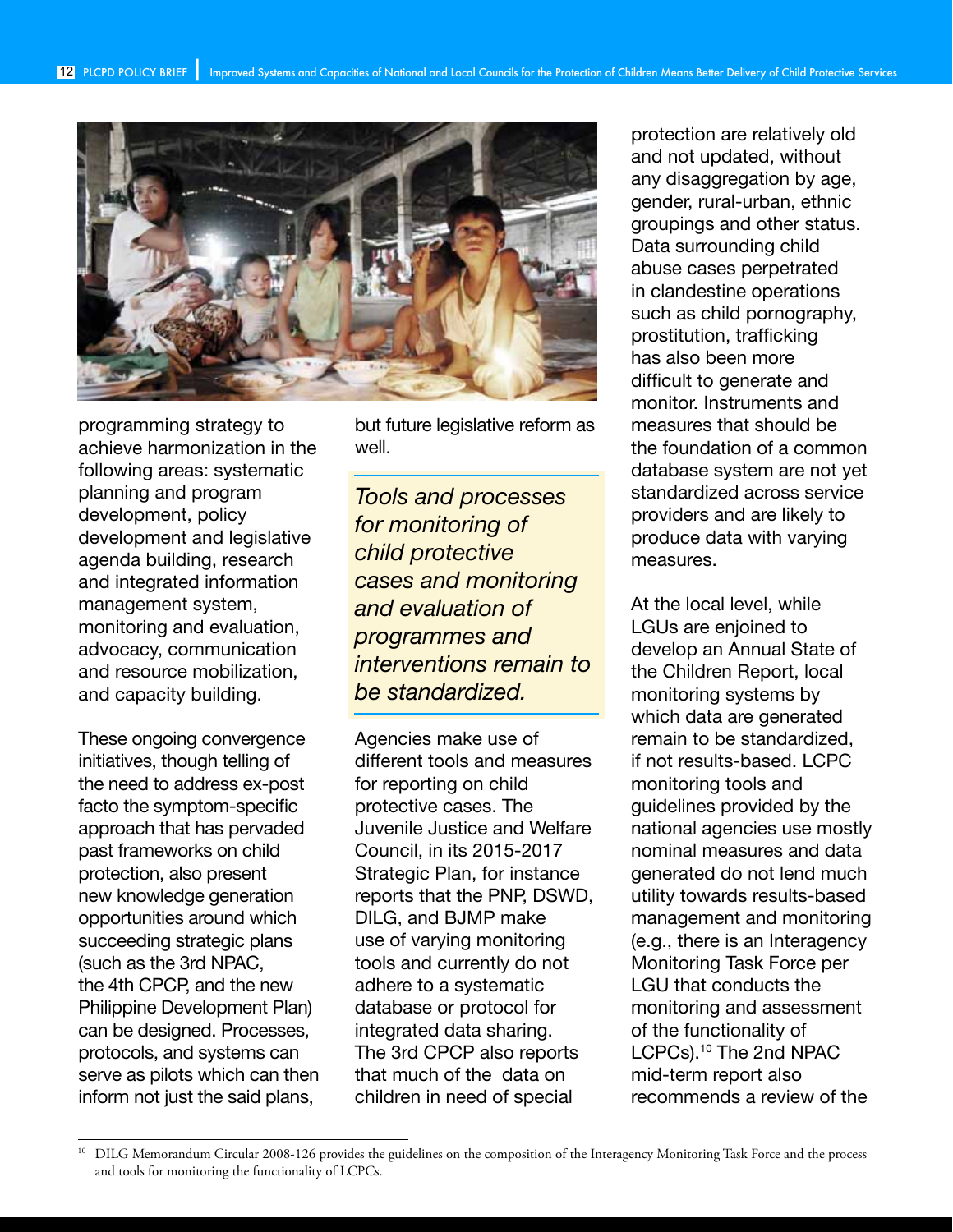LCPC functionality measures to include budget utilization monitored through a tracking system and measured based on results for children.

Given this, most of the inter-agencies are now moving forward towards developing their respective database and information management systems, aiding either actual case monitoring, or building a knowledge platform where data can both be stored and retrieved. The CSPC, in particular, has developed a Protocol on the reporting of child protection-related cases. The document is now for dissemination to and adoption by local government units.

## Policy options, programmatic directions

The 17th Congress is at the most opportune time to exercise its oversight and legislative roles with regard to child protection. As the 2nd NPAC, the 3rd CPCP, and other related strategies conclude this year or the year after, there is much collaborative space on which a new legislative-executive agenda can be built.

Below are policy options and recommendations the new Parliament may take, by itself or together with the national government agencies:



#### *1. On strengthening national structures and rationalizing coordinative and oversight functions*

The Council for the Welfare of Children (CWC), being the main policy coordinating body for children, may be assigned a focal oversight function to coordinate all the existing Interagency Councils. The Interagency Councils will continue to deliver on their mandated roles; however, the CWC will serve as a convergence point – the mandated agency that will ensure cohesive programmatic planning and delivery by all the interagency groups.

An Executive Order may be issued in the interim to address this; subsequently, placing the CWC back to the Office of the President as an attached agency may provide the needed strategic leverage so it can efficiently perform the expanded coordinative and oversight role. In the long term, a restructuring of the CWC may be done to make it a more independent body – such as a Department, Commission, or a Bureau – with dedicated capital resources. A review of PD 603 is therefore being recommended, which should include, among others, an assessment of the mandate and structure of the CWC.

*2. On improving efficiency of local systems and strengthening local capacities and resources* 

> Rationalizing the LCPC so that its role expands to serve as a single, umbrella unit for all the local interagency councils will contribute to overall efficiency, not just of the LCPC, but the local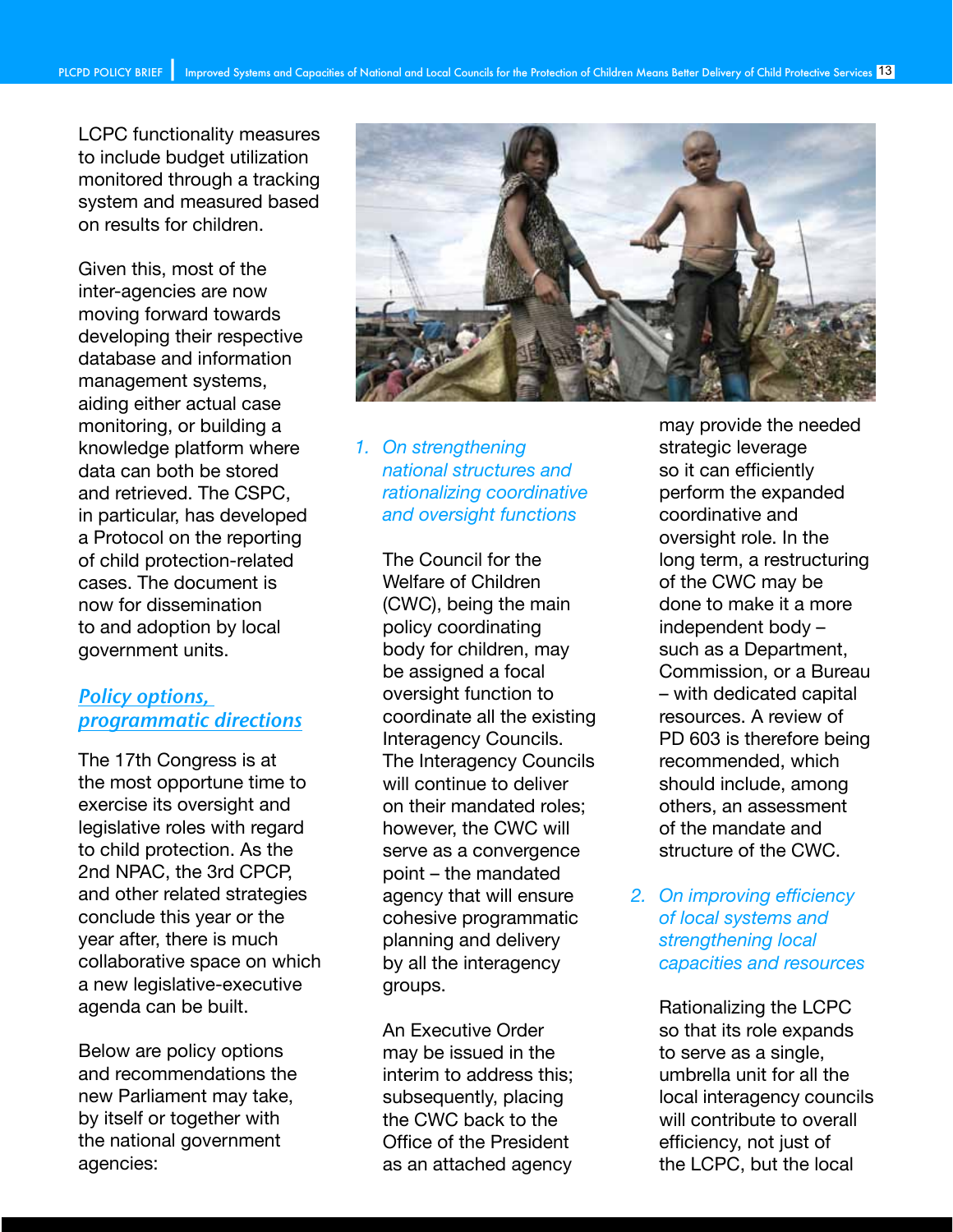

interagency councils as well (e.g., MIACAT-VAWC, MIACACP, etc.). Consequently this improves the efficiency and effectiveness of the individual human resources comprising the LCPC and the local interagencies.

From a programming standpoint, streamlining the number of local inter-agencies by lodging these as committees within the LCPC will provide a wider lens for designing a single local strategy (comprehensive development plan that contains its local strategy for children, including child protection), its annual development and investment plan for children – and to do so using results-based planning and monitoring.

While PD 603 and DILG MC 2002-121 have prescribed the composition of the

LCPC (particularly at the provincial, city, and municipal levels), a new DILG MC may be issued to provide the guidance for rationalizing the LCPC. In the long term, an amendment of PD 603 should include the restructuring of the LCPC so that the roles and responsibilities of the LGU are streamlined as it fulfills its roles in the various local interagency councils.

To improve the capacities of LGUs – including a range of core competencies and other governance areas (such as the human rightsbased approach, resultsbased management, child-friendly governance and the child protection laws) – specific funding and a comprehensive programme for local capacity building may be institutionalized through a national policy. The funds and the capacity

building programme may be lodged with the DILG and/or CWC, to be delivered to key personnel at the provincial, city, and municipal levels.

Similarly, a national policy issuance (such as a Joint Memorandum Circular by the DILG, DSWD, DOJ, and the CWC) may be enacted directing local government units to allocate a fixed percentage of the IRA dedicated to a "Children's Budget," similar to the Gender and Development (GAD) Fund.

Another executive response which may be supported by the Parliament through its budget oversight function is the expansion of the Bottom-Up Budget facility so that the menu of projects can include those that are social infrastructure-based, particularly in the area of child protection (in any tier of intervention or continuum of care).

#### *3. On strengthening national capacities and resources*

Through the Parliament's budget oversight role, child protection as a unique thematic area may be strengthened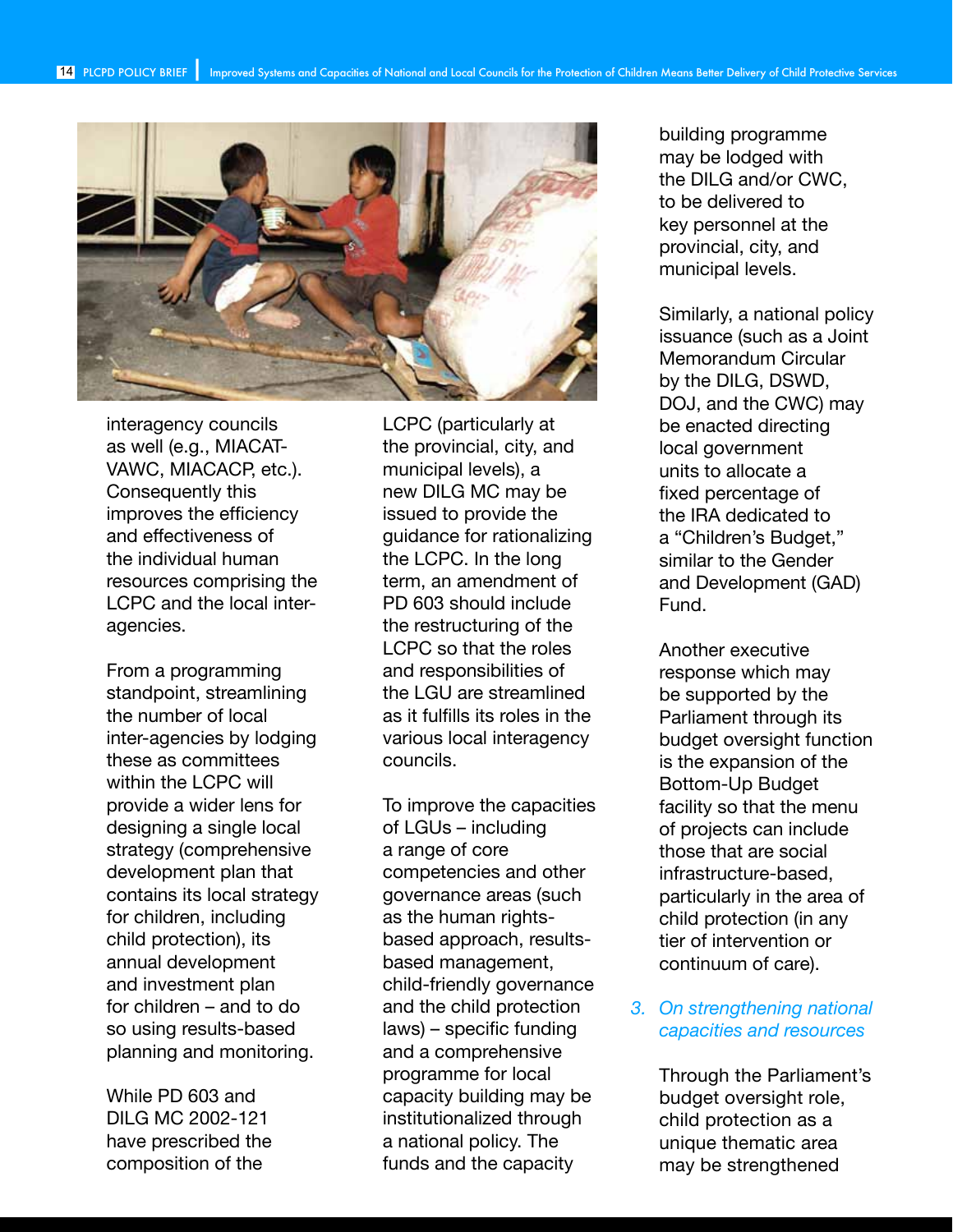by allowing a dedicated budgetary support for relevant line agencies – those with direct roles and responsibilities in child protection whether through policy-making or provision of services. These agencies may include the Department of Social Welfare and Development Department of Justice, Department of Education, Department of the Interior and Local Government, Department of Education, and others.

Member-agencies should also be allowed to include a specific budget line in support of their roles and functions in their respective interagency councils. This should not only strengthen and sustain the participation of member-agencies; it will also aid in resultsbased budgeting and monitoring by the mandated interagency council.

#### *4. On programmatic focus, processes, and protocols*

Given the varying programs and protocols hinged within each child protection law that LGUs will need to implement, Congress may oversee an updating of all



relevant DILG issuances on child protection. This will include developing an omnibus set of guidelines particularly on rationalizing and/ or redefining LCPC structures and functions, ensuring sustainability of human and financial resources as well as planning, budgeting, and monitoring for results.

The omnibus guidelines may also introduce new systems both for improving efficiency and effectiveness in providing protective services, such as the establishment of a one-stop shop for victims of child abuse in every LGU, covering medical, legal, and social services and assistance. This will ensure more cohesive and efficient action as far as local service providers are concerned, not to mention better case management in terms of minimizing trauma on the part of the victim.

### **Conclusion**

Problems in child protection require a comprehensive and holistic response, a shift in approach from an issue-based analytical framework to one that is systems-based. This means recognizing the interplay of individuals, systems, and society and how this creates or influences a protective and caring environment for children.

Congress carries with it a huge role in creating this environment being one of the primary duty-bearers that creates the legislative framework for child protection around which society, as a whole, should function.

The year 2016 presents the most opportune time for the 17th Congress to exercise its policy-making and oversight roles. Not only is Congress changing its legislative agenda, but so is the national government